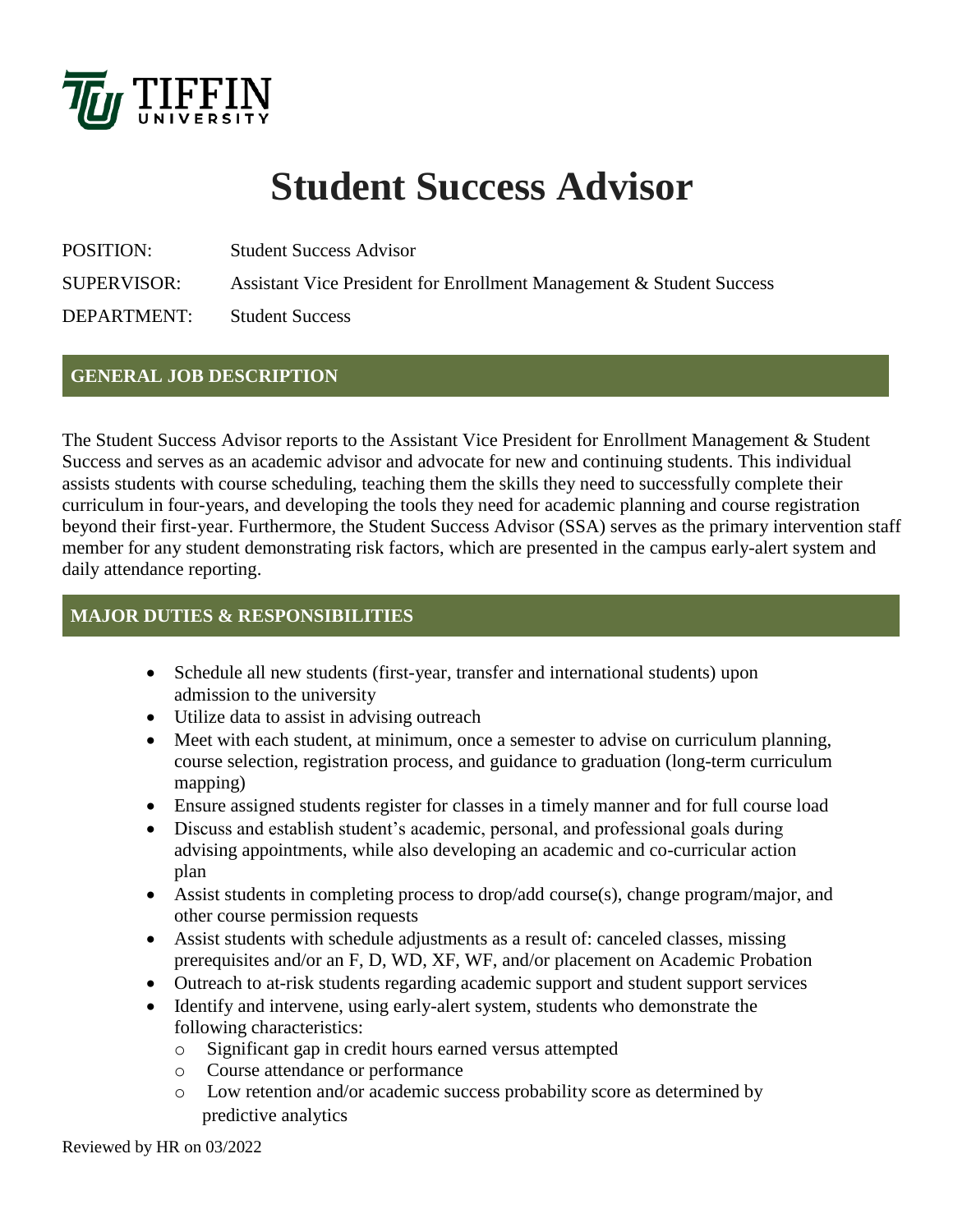

- o Financial holds (Assist Financial Aid with outreach to students on financial hold)
- o Student Affairs (residence life, student engagement, mental health, etc.) concerns regarding a student
- Provide support and assistance with planning and implementation of First-Year Experience functions as needed
- Opportunity to teach the DEC 100 Engage course
- Other duties as assigned

#### **QUALIFICATIONS FOR THE JOB**

- Bachelor's degree required; Master's degree preferred
- Previous experience in Higher Education curriculum or academic advising
- Must demonstrate ability to work with faculty and/or students in group and one-on-one situations
- Demonstrated ability to handle multiple tasks and work in an environment with continuous interruptions.
- Strong problem-solving skills
- Maintain a current understanding of the requirements for FERPA, Financial Aid and Disability Services in a university setting
- An understanding of and commitment *to Tiffin University's Vision, Mission, and Values.*

## **KEY COMPETENCIES**

| Interdependence: | <b>Fosters</b> collaboration                                                                          |
|------------------|-------------------------------------------------------------------------------------------------------|
| Communication:   | Strong decision-making and communication skills                                                       |
| Accountability:  | Formulates effective and progressive strategies aligned with University mission and<br>values         |
| Respect:         | Creates an engaging, collaborative work environment by bringing diverse people and<br>ideas together. |
|                  | <i>Entrepreneurship</i> : Influences and Inspires                                                     |

## **EMRACING OUR GUIDING PRINCIPLES**

**VISION STATEMENT –** The vision for Tiffin University is to become *a premier university for challenging students to enhance their global competencies and 21st century skills, for success in a diverse world.*

Reviewed by HR on 03/2022